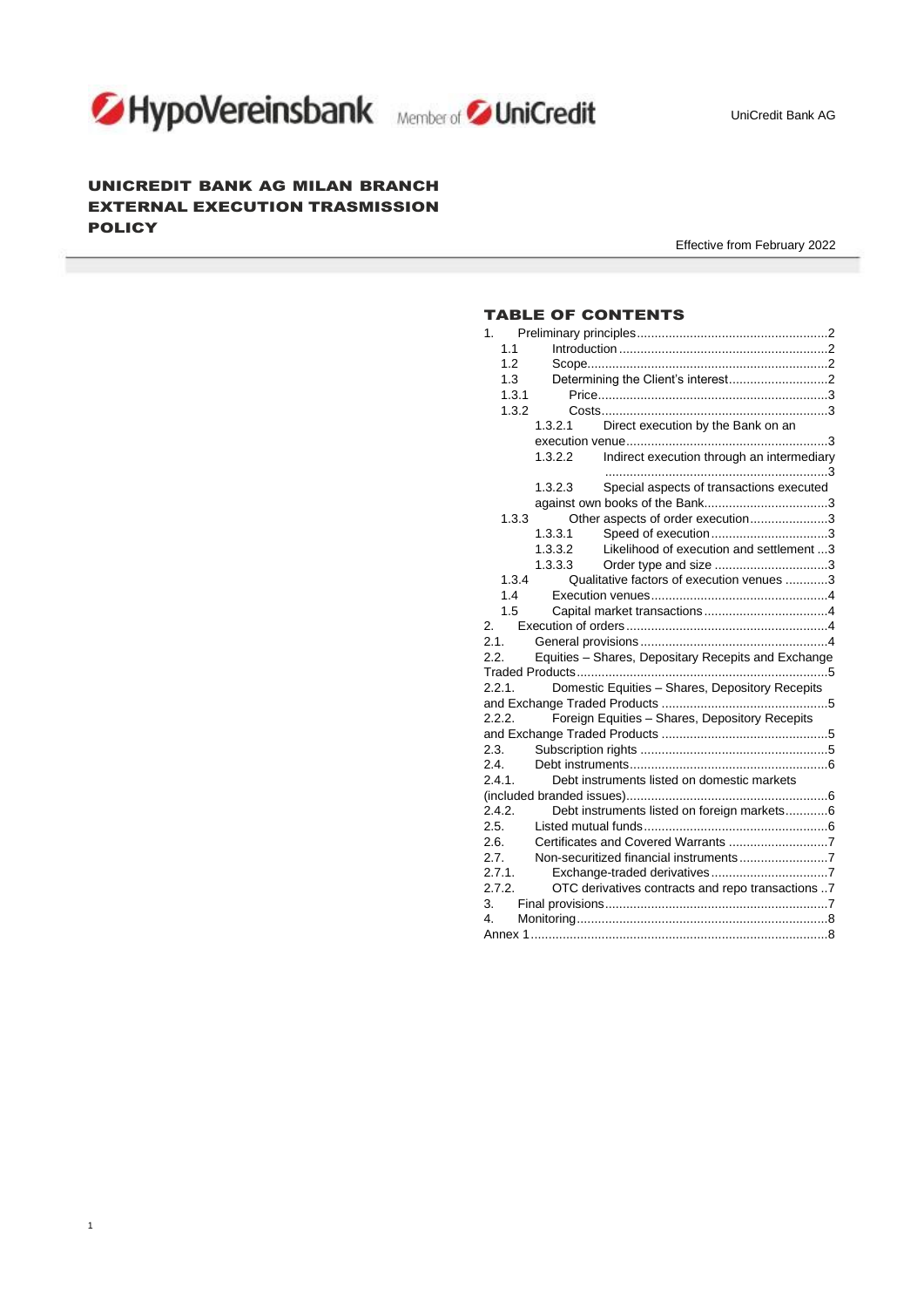





# <span id="page-1-0"></span>**1.Preliminary principles**

## <span id="page-1-1"></span>**1.1 Introduction**

This document determines the Best Execution Policy (referred to hereafter as the »Best Execution Policy«) for UniCredit Bank AG Milan Branch (referred to hereafter as »the Bank«). The information on »Best Execution Policy for Transactions in Financial Instruments« is part of the General Business Conditions and the Special Conditions for the Securities Business of Bank.

Detailed information on the product types described below (referred to hereafter as »asset classes«) is available in the MiFID Starter Package».

This Policy is supplemented by annexes which provide further details of the Policy as it applies to different asset classes. The annexes should be read in conjunction with this Policy.

It will be demonstrated to the Client, on his request, that we executed orders in accordance with our Best Execution Policy.

Requests for clarification of the information contained in the Best Execution Policy, as well as requests to demonstrate compliance should be addressed to info@hvb.de or contact your advisor.

#### <span id="page-1-2"></span>**1.2 Scope**

The Best Execution Policy is applicable to the execution of orders from the Bank's professional clients for the purchase or sale of financial instruments.

Where Best Execution applies, the Bank will take all sufficient steps to obtain the best possible result for its clients, on a consistent basis, taking into account the execution factors set out in Section 1.3.

The customer can direct the Bank to deviate from the Best Execution Policy in respect of specific execution factors, for example by specifying the execution venue on which an order is to be executed. In case of a customer instruction of this kind, the Bank meets its Best Execution obligation by executing the order accordingly. Consequently, the Best Execution Policy is not applicable in respect of the execution factors specified by the Client. Orders issued on a discretionary basis or in similar form are also regarded as instructions, where a specific execution venue cannot be specified, so that the Bank will execute such orders at its own discretion but taking the Client's best interest into account.

Please note: The Bank will execute orders in accordance with the Client instructions it receives, and therefore cannot apply the Best Execution Policy in respect of the execution factors specified by the Client. Clients giving instructions regarding execution factors act at their own risk and will not be alerted to this fact by the Bank in each individual case. By following your specific instruction, we will have satisfied the obligation to provide you with Best Execution in relation to the relevant part of the transaction to which the Specific Instruction applied. The remaining portion of that order not covered by such instructions may still be applicable for Best Execution in accordance with the criteria laid out in this Best Execution Policy.

## <span id="page-1-3"></span>**1.3 Determining the Client's interest**

The Best Execution Policy allows the Bank to comply with its obligation to define order execution principles to achieve the best possible Client outcome.

Achieving the best possible outcome for the Client and/or determining the best possible execution venue does not imply any guarantee that the best possible result will in fact be achieved for each individual order. However, for certain asset classes, the Bank uses an Automatic Order Router (AOR, see 2.1) that compares the prices and, as the case may be, costs on different execution venues for an individual order.

The Bank developed its Best Execution Policy for financial instruments in its own discretion. When preparing the Best Execution Policy, the following aspects were taken into account:

- − price this is the price at which a financial instrument is purchased/sold
- − costs this includes implicit costs such as the possible market impact and explicit external costs, e.g. exchange or clearing fees and explicit internal costs which represents the Bank's own remuneration through commission or spread
- − speed time period it takes to execute a Client order after its receipt
- − likelihood of execution the likelihood that the Bank will be able to completely execute a Client order. In illiquid markets, the likelihood of execution will become a significant factor.
- − likelihood of settlement the likelihood that the settlement of the transaction takes place at value date
- − order size this is the size of the order to be executed and may affect the price and the likelihood of execution
- − nature of the transaction this is how the particular characteristics of a Client transaction can affect how Best Execution is received, e.g. if an execution venue does not offer the order type the Client requests
- − qualitative factors related to the execution venues, like clearing schemes, circuit breakers, the supervision of the trading by a trade supervision body etc. and
- − any other consideration relevant to the execution of the transaction

For determining the relative importance of the factors mentioned above, the following criteria have been taken into account:

- − the characteristics of the Client including the categorization of the Client as retail or professional
- − the characteristics of the Client order, including where the order involves a security financing transaction (SFT)
- − the characteristics of financial instruments that are the subject of the transaction; and
- − the characteristics of the execution venues to which the transaction can be directed.

When executing an order on behalf of the Client, Best Execution is determined in terms of total consideration. Total consideration is representing the price of the relevant financial instrument and the costs related to execution, which include all expenses incurred which are directly related to the execution of the order such as execution venue fees, clearing and settlement fees and any other fees paid to third parties involved in the execution of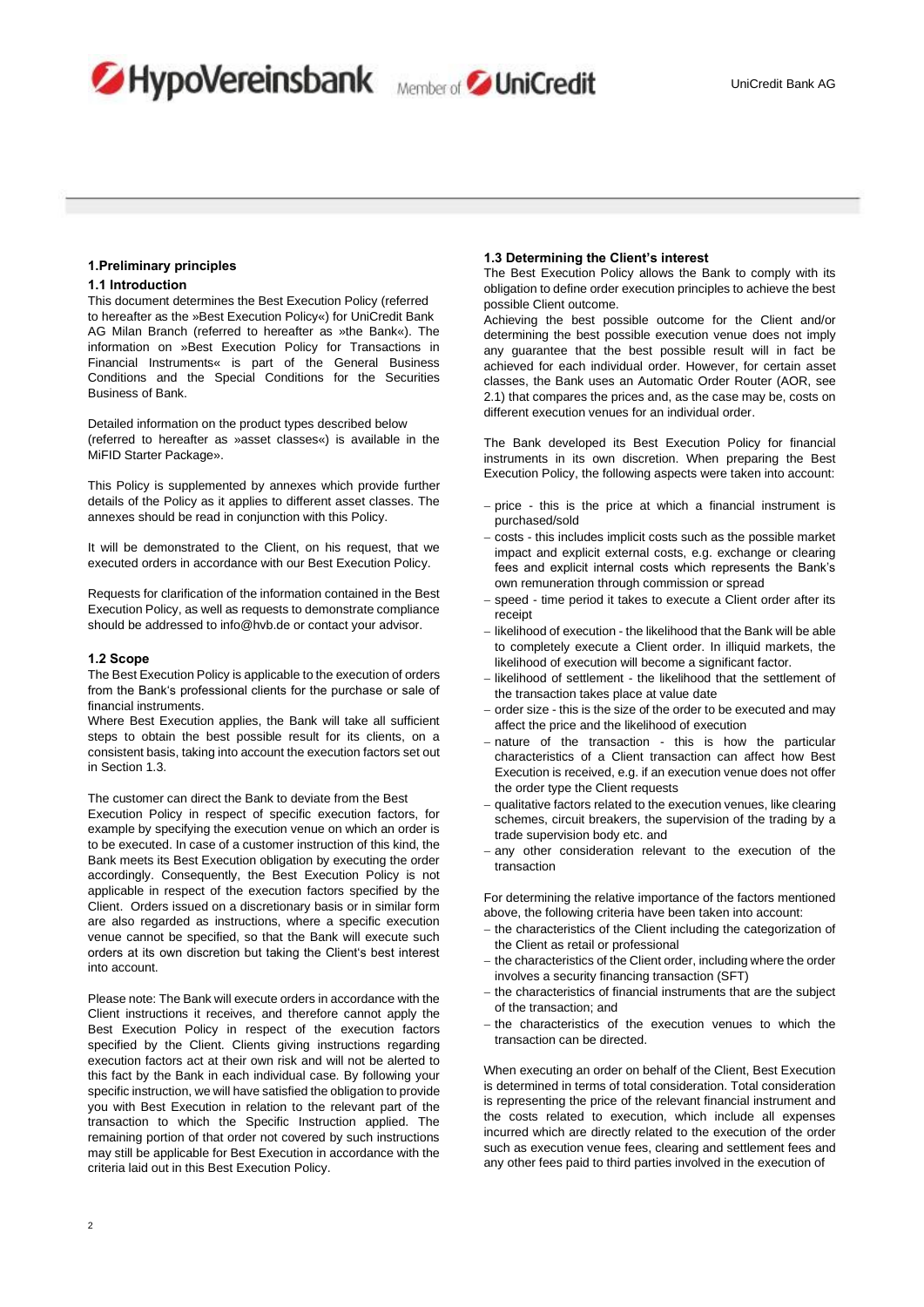

the order. Speed, likelihood of execution and settlement, the size and nature of the order, market impact and any other implicit transaction costs may be given precedence over the immediate price and cost consideration only insofar as they are instrumental in delivering the best possible result in terms of the total consideration to the Client.

HypoVereinsbank Member of UniCredit

The Bank takes into account the venues and intermediaries through which the financial instruments in question are traded in significant volumes, among those it has access, to when selecting the relevant execution venues. The Bank will not unfairly discriminate between execution venues or Brokers but will make a decision on an execution venue based on a consideration of the execution factors. The asset class specific determinations in Section 2 will provide more information on the execution venues on which the Bank places significant reliance in a meeting its obligation to take all reasonable steps to obtain on a consistent basis the best possible result for the execution of Client orders.

If the Client's assessment of certain execution factors differs from the Bank's assessment when compiling the Best Execution Policy, and therefore wishes the transaction to be executed at a different execution venue than specified in the Best Execution Policy, the Client is entitled to issue a specific instruction as to the preferred place of execution.

### <span id="page-2-0"></span>**1.3.1 Price**

To determine the advantages of an execution venue with regard to price, the Bank assesses the price formation mechanism of the execution venues. Price quality is particularly dependent upon the number of market participants, the availability of market makers, and whether a reference market is used. For certain asset classes, the Bank uses an Automatic Order Router (see 2.1) that compares the prices on different execution venues for an individual order.

#### <span id="page-2-1"></span>**1.3.2 Costs**

Costs are determined as a part of the total amount payable, taking into account the criteria as outlined in 1.3.2.1 and 1.3.2.2.

#### <span id="page-2-2"></span>**1.3.2.1 Direct execution by the Bank on an execution venue**

In addition to the Bank's commissions for instrument transactions, the costs include expenses of third parties (e.g. the venues or parties maintaining order books at exchanges/market makers – also including the costs of a central counterparty - and entities involved in clearing or settlement) as well as market access costs if these are charged to the Client.

# <span id="page-2-3"></span>**1.3.2.2 Indirect execution through an intermediary**

Instead of direct execution described under sub-section 1.3.2.1, the Bank can use an intermediary if this is in the Client's interest or if it has no direct access to a specific venue. In this case, the costs include those of the intermediary, in addition to those mentioned under subsection 1.3.2.1.

When executing Client orders or when placing orders with (or transmitting Client orders to) other entities (including affiliates) for execution, the Bank will take all sufficient steps in order to obtain on a consistent basis the best possible result.

#### <span id="page-2-4"></span>**1.3.2.3 Special aspects of transactions executed against own books of the Bank**

The Best Execution Policy is applicable only to a limited degree if the Bank offers execution against own books only and enters into an agreement with the Client regarding financial instruments at a fixed or determinable price. In this case, the obligations of the Bank and the Client are derived directly from the contractual agreement. In such a transaction the Bank meets its Best Execution obligation by offering a fair price.

Asset classes, where the Bank offers trading against own books on a regular basis, are stated in Chapter 2 of the Best Execution **Policy** 

If the offer of the Bank to execute the order against own books is in competition with other execution venues, according to the respective asset class of this Best Execution Policy, the offer of the Bank will be treated for the comparison with other execution venues, like any external execution venue.

#### <span id="page-2-5"></span>**1.3.3 Other aspects of order execution**

The Bank has also taken into account the following execution factors as required by law.

### <span id="page-2-6"></span>**1.3.3.1 Speed of execution**

This refers to the interval between the time the order is accepted and the time the order is capable of being executed on the execution venue. The speed of an execution venue is determined to a large extent by the type of market model (e.g. auction procedure) it uses.

## <span id="page-2-7"></span>**1.3.3.2 Likelihood of execution and settlement**

The likelihood of the order being executed on an execution venue depends mainly on the prevailing liquidity. In this respect, the Bank also takes into account the risk of partial execution which could have a direct impact on the overall cost of settlement.

The Bank views the likelihood of settlement as being influenced by potential issues with the processing of transactions in financial instruments which may have a negative impact on delivery or payment.

#### <span id="page-2-8"></span>**1.3.3.3 Order type and size**

The Bank distinguishes orders by size to the extent that this affects the choice of execution venue in connection with price and costs.

It is possible to submit different order types to different execution venues. In addition to buy and sell orders, various limit orders and other order types exist (e.g. Fill-Or-Kill). The client can specify an order type when issuing an order. However, specification of order type may mean that the order cannot be executed on certain execution venues.

#### <span id="page-2-9"></span>**1.3.4 Qualitative factors of execution venues**

The Bank also takes into account qualitative factors with regard to the selected execution venues. These include e.g.:

- − clearing schemes
- − circuit breakers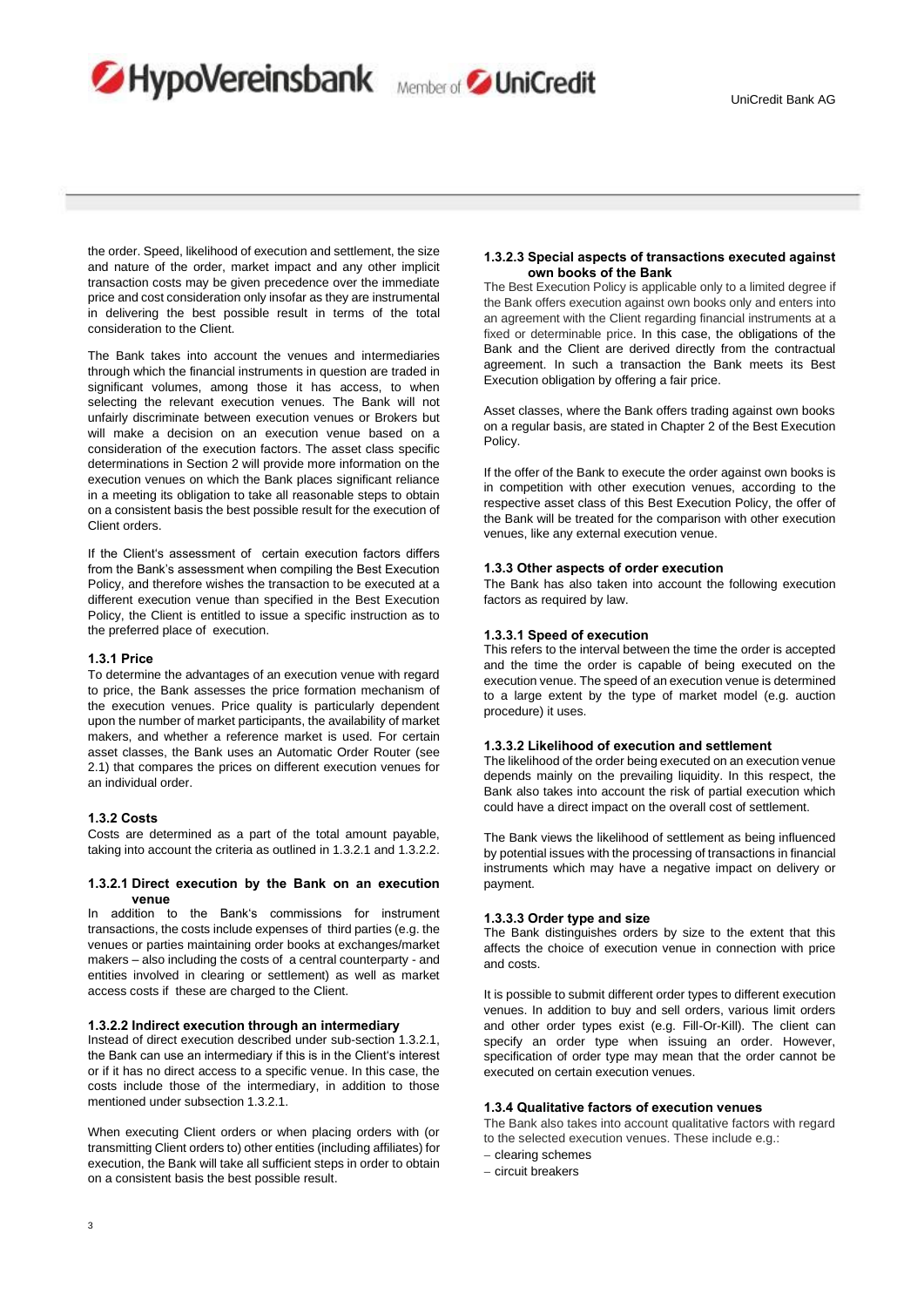- − supervision of the trading by a trading monitoring agency
- − the complaint management and complaint handling by the

HypoVereinsbank Member of JUniCredit

- execution venue
- − the Trading Times
- − the reliability of service obligations
- − the bindingness of quotes and other price information
- − the choice of order functionalities and execution types
- − the service and information offered to investors
- − the type of the order book
- − the counterparty risk of the trading partner
- − the processing security

#### <span id="page-3-0"></span>**1.4 Execution venues**

Should the Client wish to execute an order on a particular execution venue, this will be treated as a specific instruction. The Bank may use one or more of the following execution venue types when executing your order:

- − Regulated Markets; e.g. London Stock Exchange, Xetra, New York Stock Exchange
- − Other execution venues that are not Regulated Markets;
- − Multilateral Trading Facilities (MTFs) and Organised Trading Facilities (OTFs), e.g. Euro-MTS, Brokertec.
- − Systematic Internalisers (SI): (SIs) means investment firms which, on an organised, frequent, systematic and substantial basis, deal on own account by executing Client orders outside a regulated market, a MTF or an OTF, without operating a multilateral system.
- − Market Maker
- − Other liquidity providers

As the case may be, the Bank may act as SI, Market Maker or other liquidity provider

The Bank may use third parties, like investment firms, brokers and/or affiliates acting as a SI, Market Maker or other liquidity provider.

The selection of offered execution venues per asset class is a result of a market analysis per asset-class. The Bank analyzed all execution venues it is connected to and other potential execution venues to identify which it considers to be the most competitive ones to perform Best Execution for the Client. The Bank employs the strategy to offer only execution venues which allow for a timely and comprehensive execution of Client orders. The analysis and assessment will be performed on a regular basis at least yearly as outlined in chapter 4. The assessment may lead to the adoption of new execution venues or the deletion of an execution venue.

The Bank may execute all or part of your order outside of a Regulated Market or MTF/OTF. In accordance with regulatory requirements the Bank has requested the Client's consent to execute such orders in this manner. The request to provide such consent is included in our Client onboarding documentation which has previously been provided to you. In case that no consent form signed by the Client has been received by the Bank, the latter will request this consent during the order capturing process. The execution of orders outside execution venues may cause as a consequence increased risks (e.g. increased counterparty risks, credit costs) which are taken into consideration in the assessment of execution venues (if applicable).

Requests for clarification of potential increased risks of an OTC

execution, should be addressed to info@hvb.de or contact your advisor.

The Bank utilizes an intermediary in situations where it appears to be in the Client's best interest to do so, in compliance with the Best Execution Policy. The Bank works with several different Intermediaries. The Bank selects the intermediaries from among well-known international prime brokers, taking into account their execution policies and criteria such as direct market access for various execution venues and the presence of an electronic trading platform along with reliable settlement processes. In the past these intermediaries have offered rapid and reliable execution without any appreciable differences in quality. To achieve the most favorable execution conditions in the interest of the Client, the Bank will review the selection of intermediaries on a regular basis. In all other respects, the execution policies and practices or the respective intermediary will apply.

If unusual market conditions or market disruption necessitate execution to be effected in a different way, the Bank will execute the order acting in the customer's best interest.

#### <span id="page-3-1"></span>**1.5 Capital market transactions**

Instruments issued either during an initial public offering (IPO) or during a capital increase are allocated by the lead manager or another member of the respective syndicate if appropriate, who has been mandated by the issuer. As part of the allocation process, the lead manager will classify clients into categories.

The clients will then receive a proportional allocation, which could range from zero to full allocation up to the original order size. Irrespective of the allocation process used, the Bank will ensure that the allocation is handled fairly and in the interests of all customers and - where possible - is performed in tradable minimum sizes.

### <span id="page-3-3"></span><span id="page-3-2"></span>**2.Execution of orders 2.1.General provisions**

For asset classes, where execution venues are suitable and liquid, (equities, bonds, ETP, certificates/warrants), the Bank will utilize an Automatic Order Router (AOR) to choose a venue in order to obtain the best possible result for the client.

The Bank will employ AOR that seeks the best prices and liquidity for each individual order by comparing the prices, costs and liquidity of the execution venues to be compared for the relevant asset class, by using system rules defined by the rules of the Best Execution Policy. The assessment and decision about the execution venue, the order is directed to, will consider the result of the AOR and the other static factors relevant for the respective asset class and that are not evaluated for each individual order but monitored on a regular basis for the purpose of this Best Execution Policy.

The AOR will be used for the entire asset classes listed below except 2.3, 2.5 and 2.7.

In case the AOR cannot be used, the Bank will send the order to the "preferable market" that usually coincides with the most liquid one for that instrument. Following a client request or if the AOR cannot fulfil the order at the conditions set by the client, the Bank can be also executed over-the-counter (OTC) on its own book.

For other orders placed with the Bank, the Bank's decision for an execution venue considers strategies on handling the order, by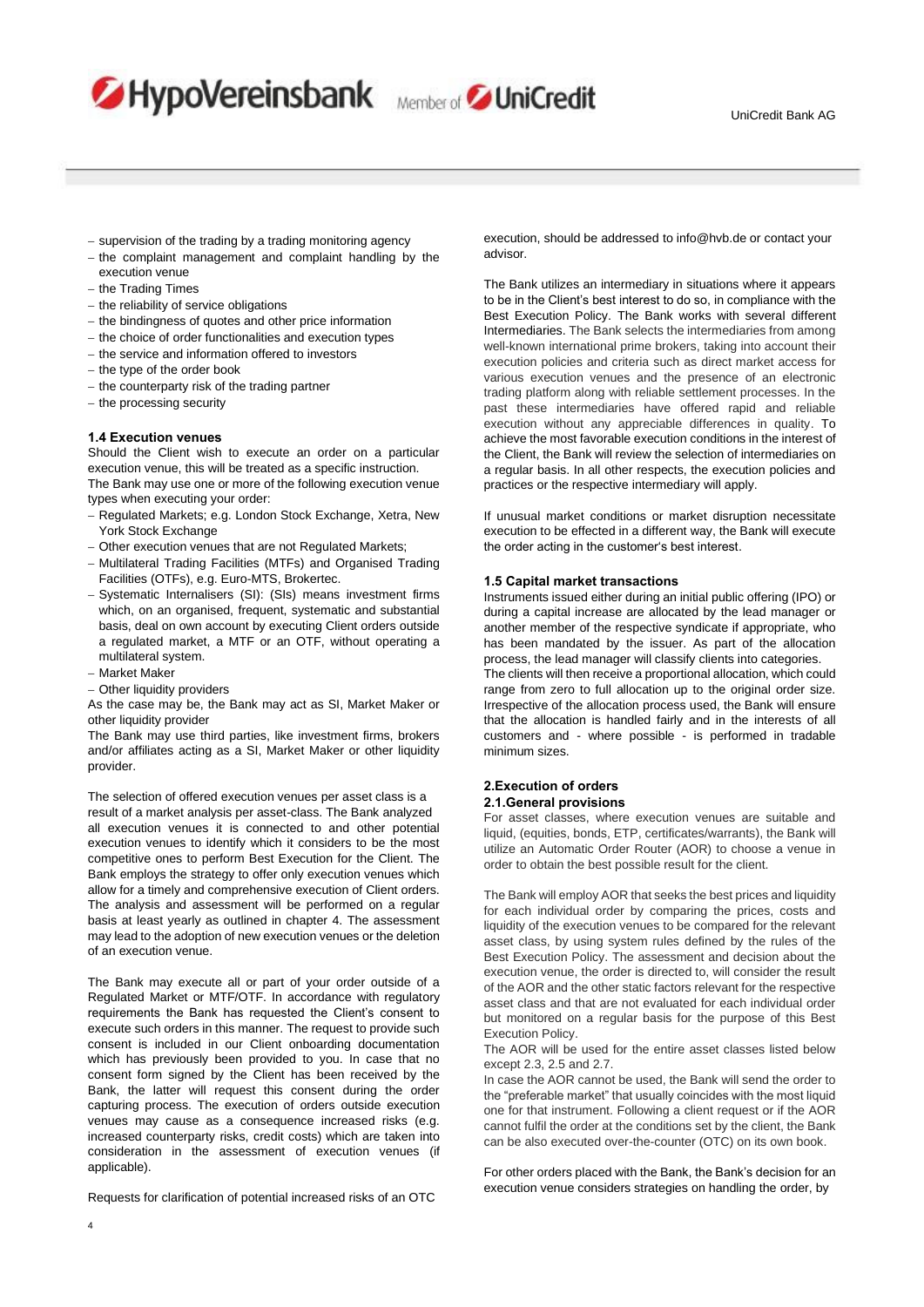



taking into account the execution factors as described for each asset class and any particular criteria or instructions provided. These factors are not evaluated for each individual order but are monitored on a regular basis for the purpose of this Best Execution Policy.

Where a Client order is not executed promptly, the Bank will try to execute it as soon as possible.

These orders are continually monitored and once the requested price has been reached, the Bank will provide Best Execution either through execution on execution venues, against the books of the Bank or through a combination of both.

The Bank can also agree with the Client to exclude certain execution venues from the execution strategy.

Financial instruments with the same characteristics are grouped in asset classes and are treated equally on the basis of these classes under the Best Execution Policy for Securities Transactions.

# <span id="page-4-0"></span>**2.2.Equities – Shares, Depositary Receipts and Exchange Traded Products**

<span id="page-4-1"></span>**2.2.1.Domestic Equities – Shares, Depository Receipts and Exchange Traded Products** 

Domestic equities are traded primarily in Italy and are generally determined by the listing on Borsa Italiana markets.

The following overview determines the execution venues, which will be taken into consideration for execution:

| Borsa Italiana – XMII                                               |  |  |
|---------------------------------------------------------------------|--|--|
| Aquis Exchange Europe - AQEU                                        |  |  |
| CBOE Europe (CXE) - BCXE                                            |  |  |
| CBOE Europe (DXE) - CCXE                                            |  |  |
| Bloomberg MTF Europe - BTFE (solo per prodotti indicizzati quotati) |  |  |
| Internalizzatore Sistematico UniCredit Bank AG - UCDE               |  |  |

On Client request, the order can be also executed on Hi-MTF via broker.

The selection of venues may be limited by place of custody or trading restrictions. The place of custody is the one of the "preferable market" that usually coincides with the most liquid one for that instrument.

When executing an order on behalf of the Client, Best Execution is determined in terms of total consideration. Total consideration is representing:

- − the price of the relevant financial instrument and
- − the costs related to execution, which include all expenses incurred by the Client which are directly related to the execution of the order such as execution venue fees, clearing and settlement fees and any other fees paid to third parties involved in the execution of the order.

− the likelihood of execution in regard of the quoted volume. Although the likelihood of execution is not a direct part of the definition of the term total consideration, the Bank will consider it in this context as the Bank deems it a material part of the price that is relevant for the Client.

»Nature of order« and »Size of order« are taken into consideration in the assessment of the »likelihood of execution«, since the check of the current price of the execution venue includes the depth of the order book (size) as well as the side (bid/ask) and the suitability of the execution venue for the relevant order (e.g. due to used limit types).

Speed of Execution, Likelihood of Settlement and other relevant aspects for the transaction may be taken into account only insofar as they are instrumental and relevant in delivering the best possible result in terms of the total consideration to the Client.

The Bank executes orders in ETP products on a suitable execution venue based on certain thresholds in regard of volumes, defined with each Client. Above these thresholds, the Bank can offer the purchase or sale of the securities in "hightouch" modality, taking into account all the available options or venues.

The Bank cannot warrant that any given order will in fact be executed on the selected execution venue on the same trading day.

# <span id="page-4-2"></span>**2.2.2.Foreign Equities – Shares, Depository Recepits and Exchange Traded Products**

All equities with a Non-IT -ISIN fall under this category.

The selection of venues may be limited by place of custody or trading restrictions. The place of custody is the one of the "preferable market" that usually coincides with the most liquid one for that instrument.

The respective foreign markets to which, the Bank is connected to may be found in Annex 1 »list of interconnected execution venues«.

## <span id="page-4-3"></span>**2.3.Subscription rights**

In addition to conventional subscription rights, this asset class includes tradable purchase rights and redemption rights.

With regard to the limited subscription period, for subscription rights granted abroad, a greater weighting is given to the criteria of likelihood of execution and settlement and speed of execution. Orders for subscription rights held in Italy (including those held at foreign branches of CBF International) are submitted for execution to an appropriate Italian execution venue.

The following overview determines the execution venues, which will be taken into consideration for execution:

Borsa Italiana – XMIL

On Client request, the order can be also executed on Hi-MTF via broker.

Orders for instruments held abroad (with the exception of foreign branches of CBF International) are submitted for execution on an execution venue or OTC in the country where the instruments are held by the depository. Details are provided to the Client on request when the order is submitted.

When executing an order on behalf of the Client, Best Execution is determined in terms of total consideration. Total consideration is representing:

− the price of the relevant financial instrument and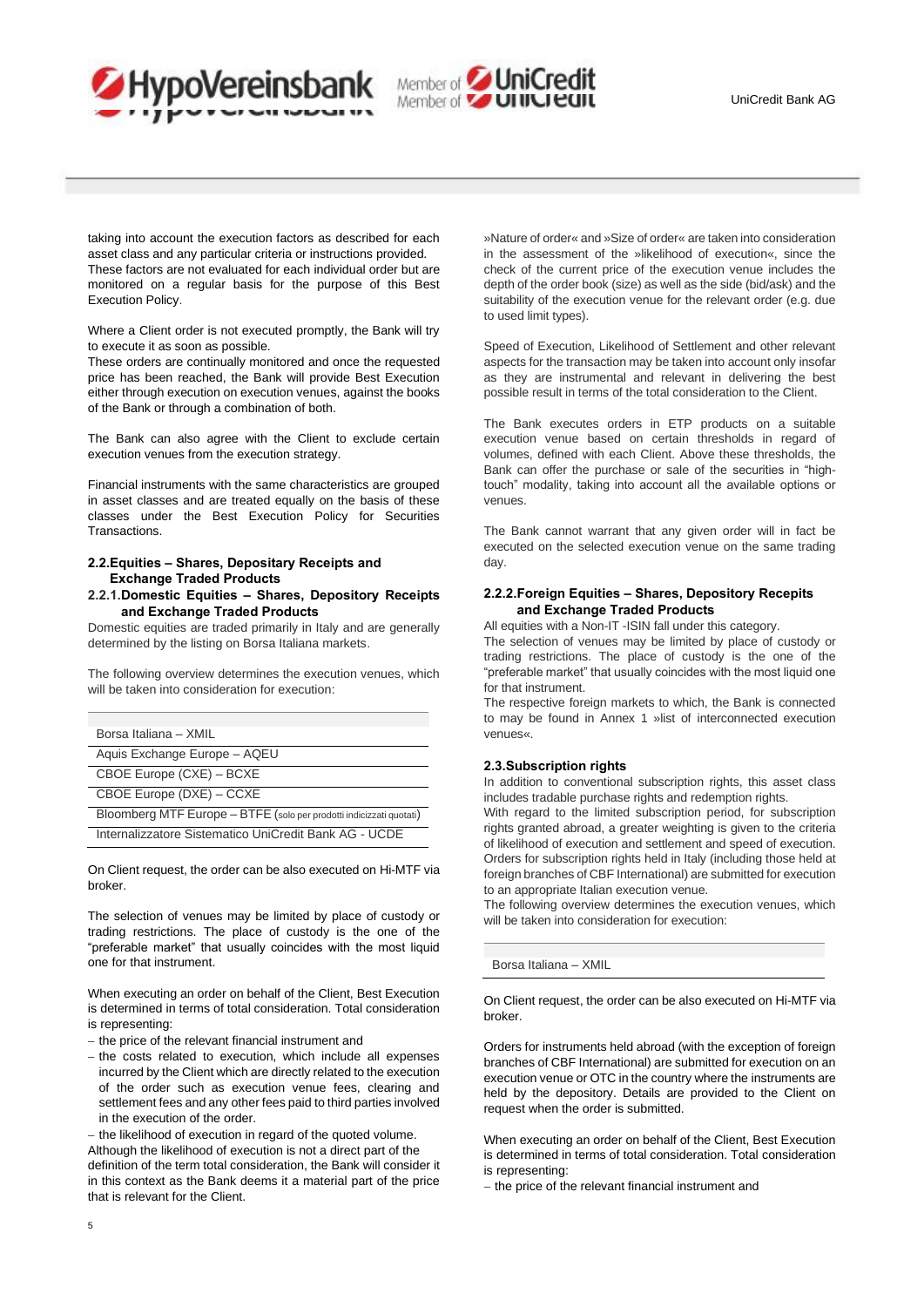osts related to execution, which include all expenses<br>HypoVereinsbank Member of SuniCredit

incurred by the Client which are directly related to the execution of the order such as execution venue fees, clearing and settlement fees and any other fees paid to third parties involved in the execution of the order.

− the likelihood of execution in regard of the quoted volume.

Although the likelihood of execution is not a direct part of the definition of the term total consideration, the Bank will consider it in this context as the Bank deems it a material part of the price that is relevant for the Client.

»Nature of order« and »Size of order« are taken into consideration in the assessment of the »likelihood of execution«, since the check of the current price of the execution venue includes the depth of the order book (size) as well as the side (bid/ask) and the suitability of the execution venue for the relevant order (e.g. due to used limit types).

Speed of Execution, Likelihood of Settlement and other relevant aspects for the transaction may be taken into account only insofar as they are instrumental and relevant in delivering the best possible result in terms of the total consideration to the Client.

#### <span id="page-5-0"></span>**2.4.Debt instruments**

This class includes interest-bearing securities as well as other securities with characteristics similar to bonds. The Bank distinguishes in regard of Nature of Order and Size of Order as stated in the following sections.

## <span id="page-5-1"></span>**2.4.1.Debt instruments listed on domestic markets (included branded issues)**

The Bank executes orders in listed bonds on a suitable execution venue based on certain thresholds in regard of volumes, defined with each Client.

Above these thresholds, the Bank can offer the purchase or sale of the securities on Bloomberg MTF or over-the-counter (OTC) directly with the Bank at prices that are in line with the market and agreed with the Client.

There is no obligation for the Bank to enter into an OTC transaction. In addition, for these kinds of trades, the Bank offers an immediate price commitment for the securities during its usual trading hours, taking into account the market conditions and acknowledging all costs associated with this form of execution. Moreover, in this case the Bank executes the transaction immediately and in full.

If no trade on Bloomberg is performed and no OTC transaction is agreed, instructions from the Client are required with regard to the execution venue.

The following overview determines the execution venues, which will be taken into consideration for execution:

| Borsa Italiana - XMIL                    |
|------------------------------------------|
| Internalization UniCredit Bank AG - UCDE |
| Bloomberg MTF - BTFE                     |

On Client request, the order can be also executed on Hi-MTF via broker.

The selection of venues may be limited by place of custody or trading restrictions. The place of custody is the one of the "preferable market" that usually coincides with the most liquid one for that instrument.

When executing an order on behalf of the Client, Best Execution is determined in terms of total consideration. Total consideration is representing:

- − the price of the relevant financial instrument and
- − the costs related to execution, which include all expenses incurred by the Client which are directly related to the execution of the order such as execution venue fees, clearing and settlement fees and any other fees paid to third parties involved in the execution of the order.

the likelihood of execution in regard of the quoted volume. Although the likelihood of execution is not a direct part of the definition of the term total consideration, the Bank will consider it in this context as the Bank deems it a material part of the price that is relevant for the Client.

»Nature of order« and »Size of order« are taken into consideration in the assessment of the »likelihood of execution«, since the check of the current price of the execution venue includes the depth of the order book (size) as well as the side (bid/ask) and the suitability of the execution venue for the relevant order (e.g. due to used limit types).

Speed of Execution, Likelihood of Settlement and other relevant aspects for the transaction may be taken into account only insofar as they are instrumental and relevant in delivering the best possible result in terms of the total consideration to the Client.

The Bank cannot warrant that any given order will in fact be executed on the selected execution venue on the same trading day.

## <span id="page-5-2"></span>**2.4.2.Debt instruments listed on foreign markets**

The most liquid trading for bonds listed in foreign markets can take place via Bloomberg MTF or over-the-counter (OTC). Consequently, the Bank can offer the purchase or sale of the securities on Bloomberg MTF or OTC directly with the Bank at prices that are in line with the market and agreed with the Client. There is no obligation for the Bank to enter into an OTC transaction. In addition, for this type of trades, the Bank offers an immediate price commitment for the securities during its usual trading hours, taking into account the market conditions and acknowledging all costs associated with this form of execution.

If no trade on Bloomberg is performed and no OTC transaction is agreed, instructions from the Client are required with regard to the execution venue.

# <span id="page-5-3"></span>**2.5.Listed mutual funds**

Orders in listed mutual funds are executed or the market where the instrument is listed.

The Bank cannot warrant that any given order will in fact be executed on the selected execution venue on the same trading day.

Exchange Traded Funds (ETF-s) will fall under the rules set out in chapter 2.2.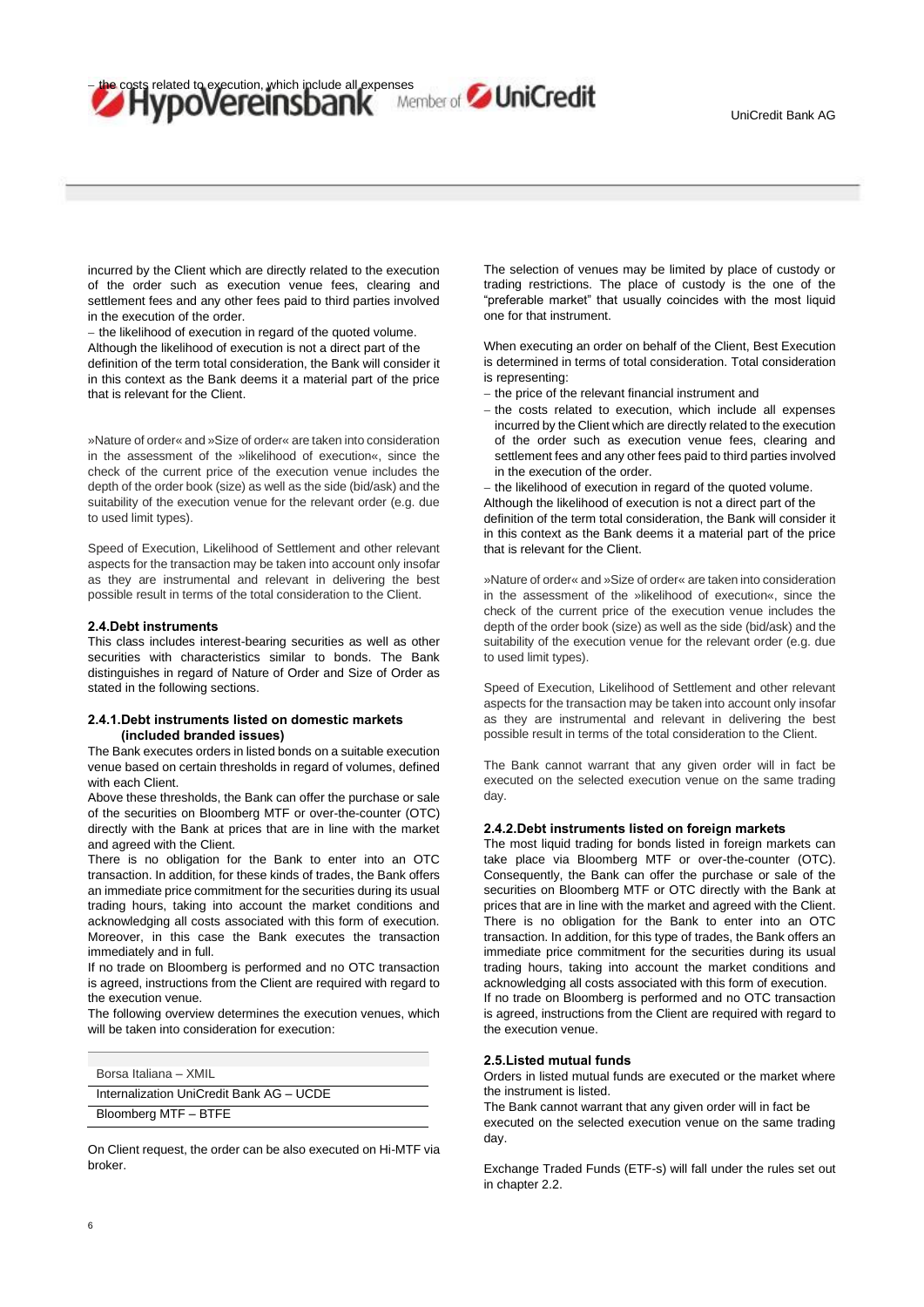transfer **preddit** risk and contracts for difference (CFDs). Also included are all of the above-mentioned instruments with UniCredit Bank AG

### <span id="page-6-0"></span>**2.6.Certificates and Covered Warrants**

The Bank will execute all orders in equity-like or bond-like participation certificates listed in Italy on an appropriate execution venue.

The following overview determines the execution venues, which will be taken into consideration for execution:

| Borsa Italiana - XMIL                    |
|------------------------------------------|
| Internalization UniCredit Bank AG - UCDE |

The selection of venues may be limited by place of custody or trading restrictions. The place of custody is the one of the "preferable market" that usually coincides with the most liquid one for that instrument.

When executing an order on behalf of the Client, Best Execution is determined in terms of total consideration. Total consideration is representing:

- − the price of the relevant financial instrument and
- − the costs related to execution, which include all expenses incurred by the Client which are directly related to the execution of the order such as execution venue fees, clearing and settlement fees and any other fees paid to third parties involved in the execution of the order.

− the likelihood of execution in regard of the quoted volume. Although the likelihood of execution is not a direct part of the definition of the term total consideration, the Bank will consider it in this context as the Bank deems it a material part of the price that is relevant for the Client.

»Nature of order« and »Size of order« are taken into consideration in the assessment of the »likelihood of execution«, since the check of the current price of the execution venue includes the depth of the order book (size) as well as the side (bid/ask) and the suitability of the execution venue for the relevant order (e.g. due to used limit types).

Speed of Execution, Likelihood of Settlement and other relevant aspects for the transaction may be taken into account only insofar as they are instrumental and relevant in delivering the best possible result in terms of the total consideration to the Client.

The Bank cannot warrant that any given order will in fact be executed on the selected execution venue on the same trading day.

For orders involving certificates or warrants not listed in Italy, an explicit instruction with regard to the execution venue is required from Client, but the Bank reserves the right to accept or reject the order.

## <span id="page-6-1"></span>**2.7.Non-securitized financial instruments**

This asset class includes options, futures contracts, swaps and all other derivative contracts based on securities, currencies, interest rates or other derivative instruments, financial indices or benchmarks which are capable of delivery or cash settlement. These also include these same instruments when based on commodities that must be cash-settled or can be cash-settled on request by one of the parties, derivative instruments for the

reference to climate variables, freight rates, emission allowances, inflation rates and other official economic statistics that must be cash-settled or can be cash-settled on request by one of the parties and all other derivative contracts with reference to assets, rights, obligations, indices and benchmarks that have the characteristics of other financial derivatives.

Distinctions are made according to whether these instruments are traded on a regulated market or a multilateral trading facility (MTF), whether clearing and settlement take place through recognized clearing houses and whether margin requirements apply.

#### <span id="page-6-2"></span>**2.7.1.Exchange-traded derivatives**

Due to the different terms of financial futures contracts at the various futures exchanges, an exchange must be specified by the customer for this product group.

The Bank only executes on IDEM (Italian Derivatives Market) the following contracts:

- Futures, minifutures and options on S&P/MIB index;
- Futures and options on single stocks.

Orders on derivatives listed abroad are executed on the foreign derivatives exchanges through Munich headquarters.

# <span id="page-6-3"></span>**2.7.2.OTC derivatives contracts and repo transactions**

In addition to the futures contracts, options, swaps and other derivatives mentioned in subsection 2.7, these include repo and buy/sell-back transactions.

Such transactions are entered into on an individual basis between the Bank and the Client. An alternative execution venue is not available. The transaction is entered into directly with the Bank at pre-agreed terms. The Bank undertakes that the terms will be in accordance with the requested fairness of prices, as outlined in the regulatory requirements.

#### <span id="page-6-4"></span>**3.Final provisions**

Unless individual financial instruments clearly fall into a specific asset class, the Client must provide instructions regarding the venue on which they should be executed.

If due to public holidays, trading events or technical restrictions, the Bank cannot execute an order at the time it is placed on one of the execution venues stipulated in the Best Execution Policy, then the order can be executed on another execution venue, taking the Client's best interests into account. If the execution venues selected by the Bank as appropriate alternatives are also unavailable, then Client instructions regarding the execution venue are required.

If an order is received outside of the trading hours of the execution venue intended for the transaction in question, it will be placed on that venue on the next trading session. If the Client wishes the order to be placed on the same day, then the Client must provide instructions specifying a particular venue. The Bank will not switch the order to a different venue even if the order will not or cannot be executed on the selected execution venue over an extended period. For orders not executed immediately or on the first day on which they are valid, the Bank will manage the overall order process. If any capital measures are taken by the issuer that led to the expiry of the order, the Bank will provide relevant information. The